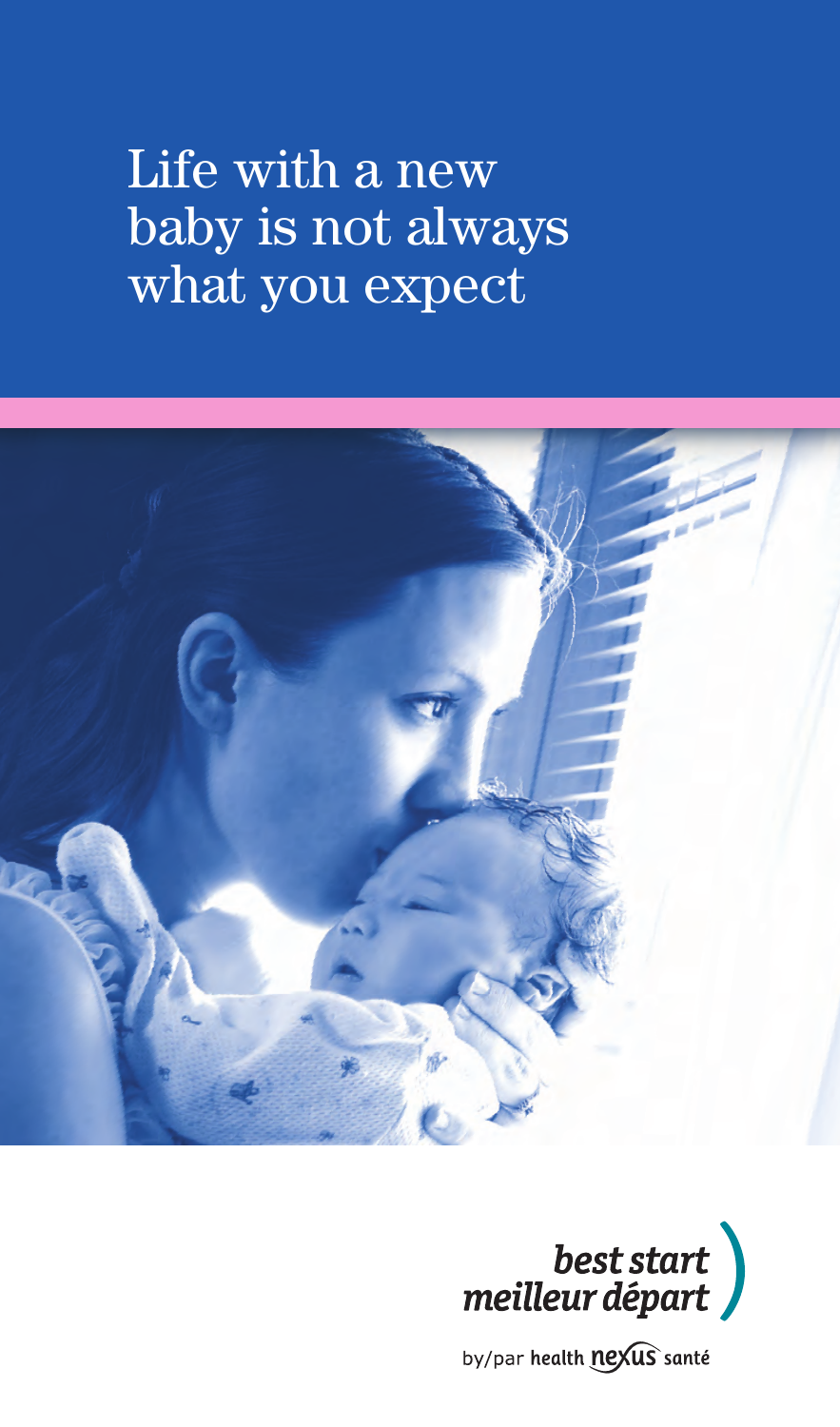Postpartum Blues or "Baby Blues" are COMMON. Up to 4 in 5 mothers will have postpartum blues.



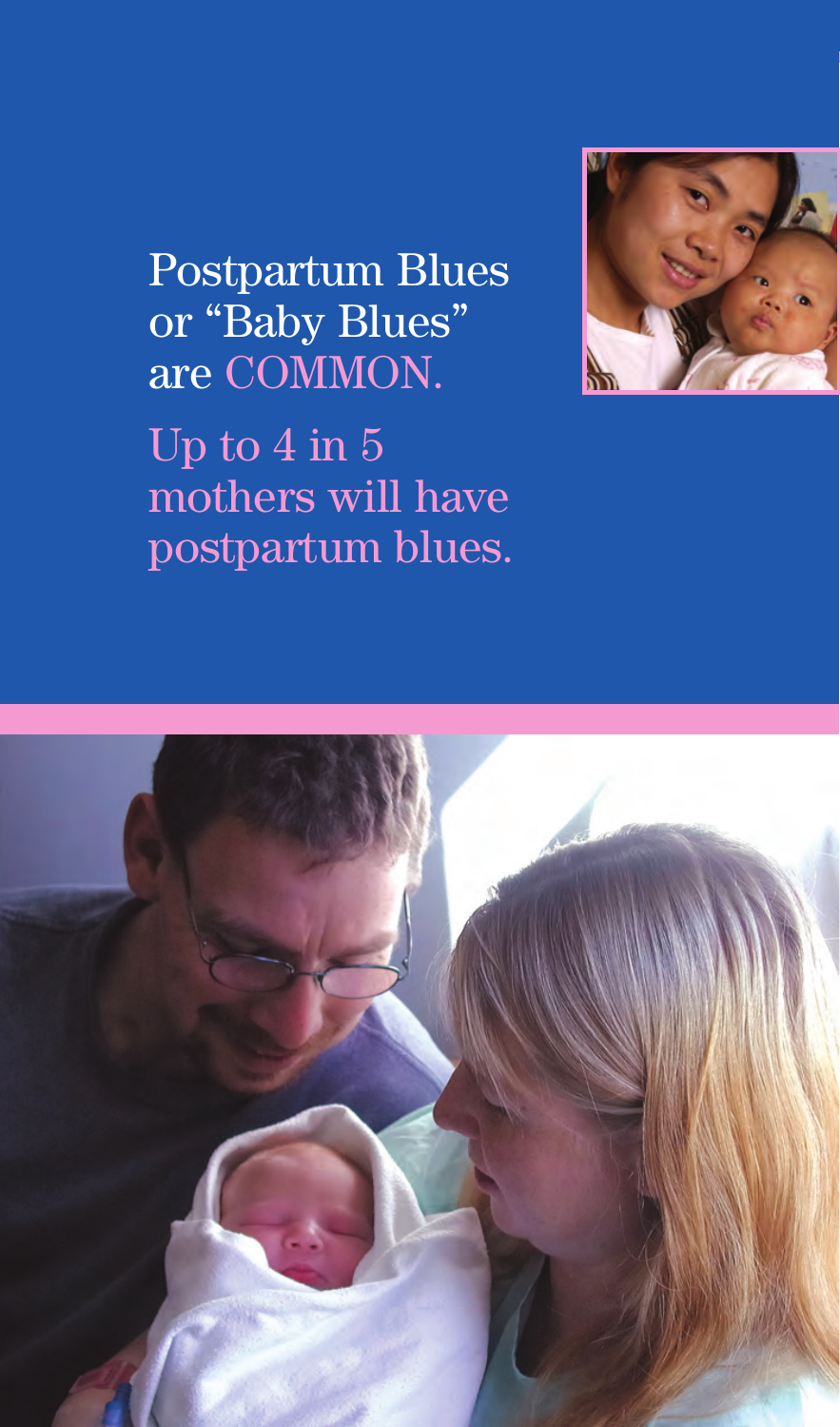



#### **POSTPARTUM BLUES OR "BABY BLUES"**

Pregnancy, the birth of a baby, or an adoption brings physical, emotional and social changes. Adjustments to the new roles and relationships are not always easy. Up to 4 out of 5 mothers will experience the **Postpartum Blues** or **"Baby Blues"**.

| <b>YOU MAY:</b>                                              |  |
|--------------------------------------------------------------|--|
| $\Box$ Feel sad and tearful                                  |  |
| $\Box$ Feel irritable                                        |  |
| <b>The Feel exhausted</b>                                    |  |
| $\Box$ Feel overwhelmed                                      |  |
| Have changes in your sleeping or<br>$\Box$<br>eating pattern |  |
|                                                              |  |

This is normal. It happens in the first few days or weeks after the baby is born. It will pass in a few days or at the most two weeks. It will pass easier if you: **Take care of yourself using strategies outlined in this brochure and let family and friends help you as well.**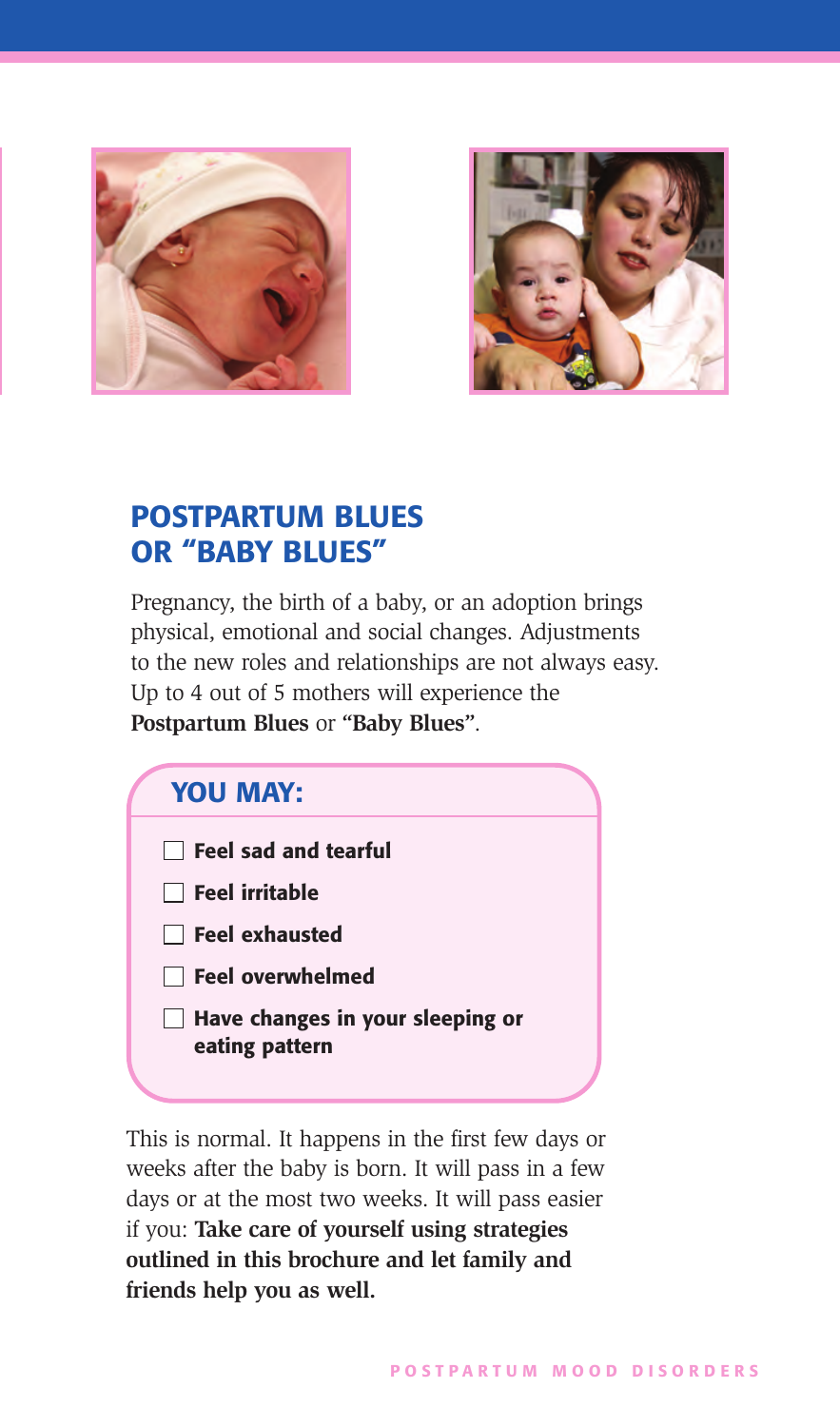## Postpartum mood disorders are REAL.

1 in 5 mothers will have a postpartum mood disorder.

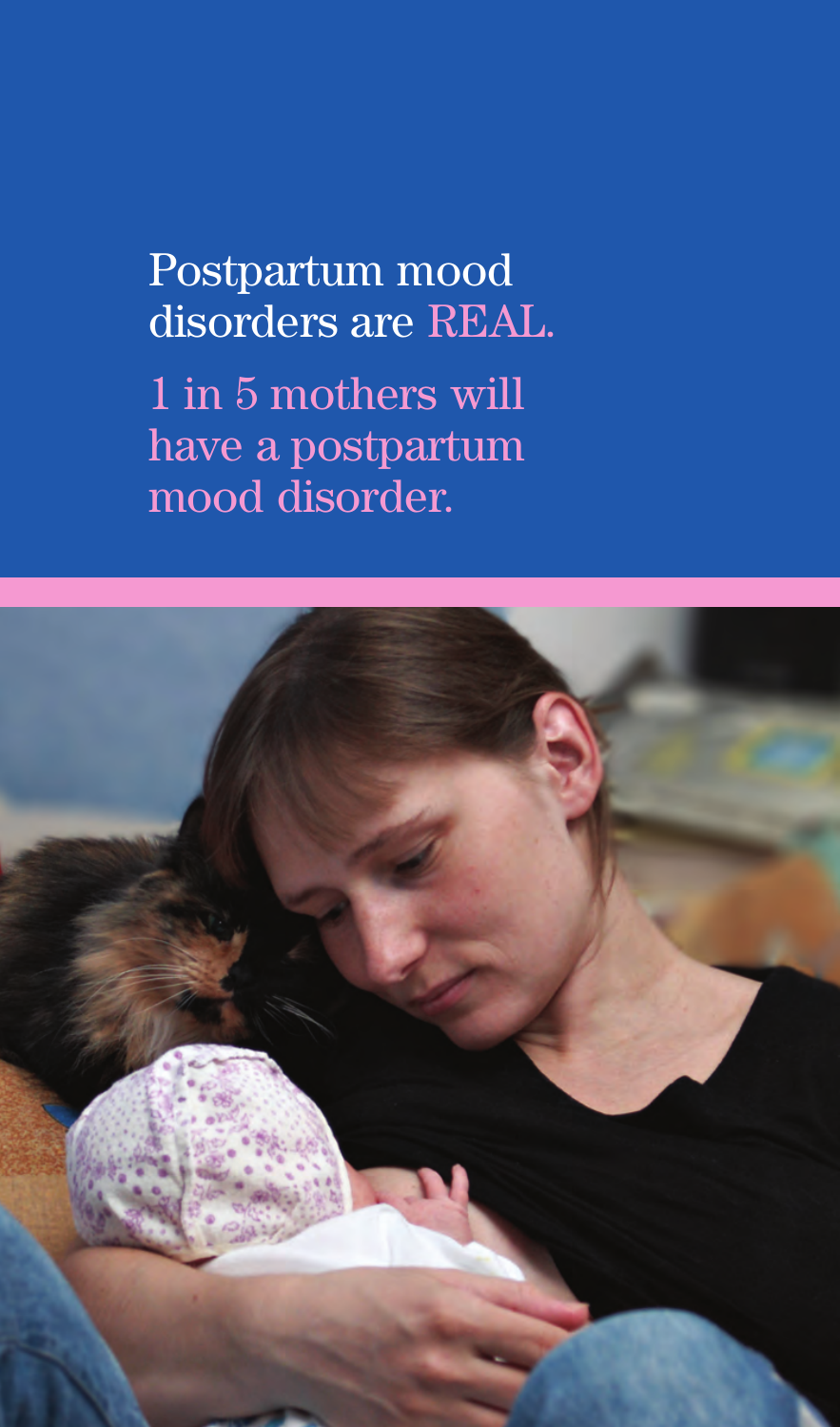#### **POSTPARTUM DEPRESSION AND POSTPARTUM MOOD DISORDERS**

Sometimes the "blues" don't go away. Or you may also feel this way during your pregnancy or later during the baby's first year.

| <b>YOU MAY:</b>                                                                                                              |
|------------------------------------------------------------------------------------------------------------------------------|
| Not feel yourself                                                                                                            |
| <b>Be sad and tearful</b>                                                                                                    |
| Feel exhausted, but unable to sleep                                                                                          |
| Have changes in eating or sleeping pattern                                                                                   |
| Feel overwhelmed and can't concentrate                                                                                       |
| Have no interest or pleasure in activities you<br>used to enjoy                                                              |
| <b>Feel hopeless or frustrated</b>                                                                                           |
| Feel restless, irritable or angry                                                                                            |
| Feel extremely high and full of energy                                                                                       |
| Feel anxious – you may feel this as aches,<br>chest pain, shortness of breath, numbness,<br>tingling or "lump" in the throat |
| Feel guilty and ashamed, thinking you are<br>not a good mother                                                               |
| Not be bonding with the baby, or be afraid to be<br>alone with the baby                                                      |
| Have repeated scary thoughts about the baby                                                                                  |
| Have thought about harming yourself or your baby                                                                             |

**Have you had any of these symptoms for more than two weeks? Don't wait. There is help for you and your family.**

- Your health care provider (family physician, midwife, nurse, OB/GYN, psychiatrist)
- ServiceOntario to find your local public health unit: 1 866 532 3161
- Telehealth Ontario: 1 866 797 0000 or TTY 1 866 797 0007
- Mental Health Helpline: 1 866 531 2600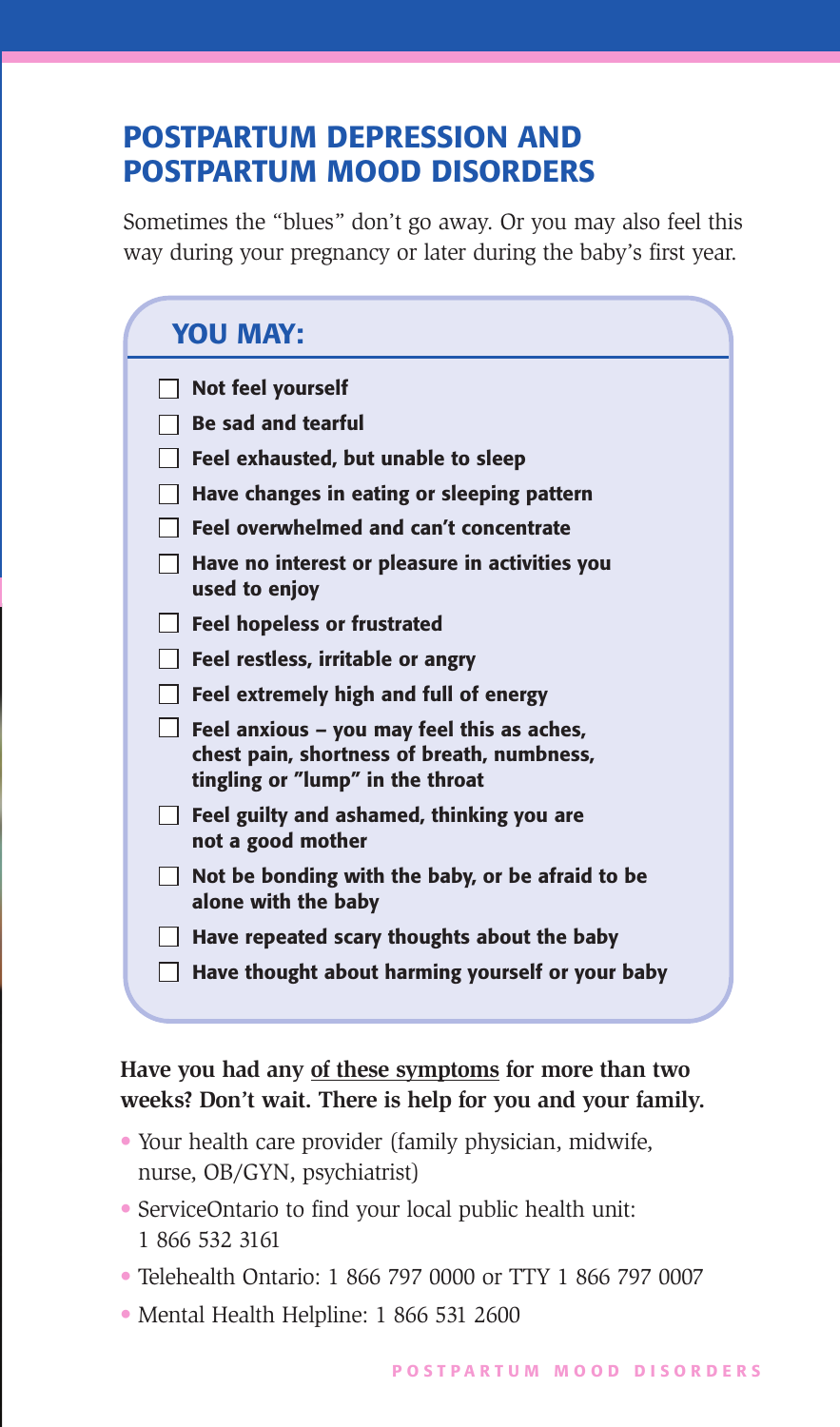#### **POSTPARTUM MOOD DISORDERS MAY LOOK LIKE THIS:**

- **1.** You tell everyone you are feeling great and they believe you. You are up early, you try to look perfect and get back into shape. The house is spotless and so is the baby. But you wonder how long you can keep this up. Inside you feel like a totally different person.
	-
- **2.** You don't feel like yourself at all. You can't get your head off the couch or the bed. You can't seem to take care of yourself and you don't even care if you do. You can barely take care of the baby.
- **3.** You thought you would fall in love with your baby, but instead the baby scares you. How can you look after and love this helpless baby. You don't want to take care of her or you pass her to dad or family members. You sometimes think the baby would be better off without you.
- **4.** You can't enjoy the baby, because you are always worrying about him. Is his diaper clean? Is he getting sick? What if you dropped him, if he slipped from your hands in the bathtub? What if he stopped breathing? You are constantly checking him, you can't even sleep and you are not letting anyone else look after him. You are getting more and more exhausted but you can't stop worrying.

**5.** You are feeling so irritable. You get angry at the least little thing. No one can do anything right, folding the laundry or changing the baby. Something did not get done the way you want it done. You know your family and friends are tiptoeing around you so not to upset you, but you just can't stop getting angry.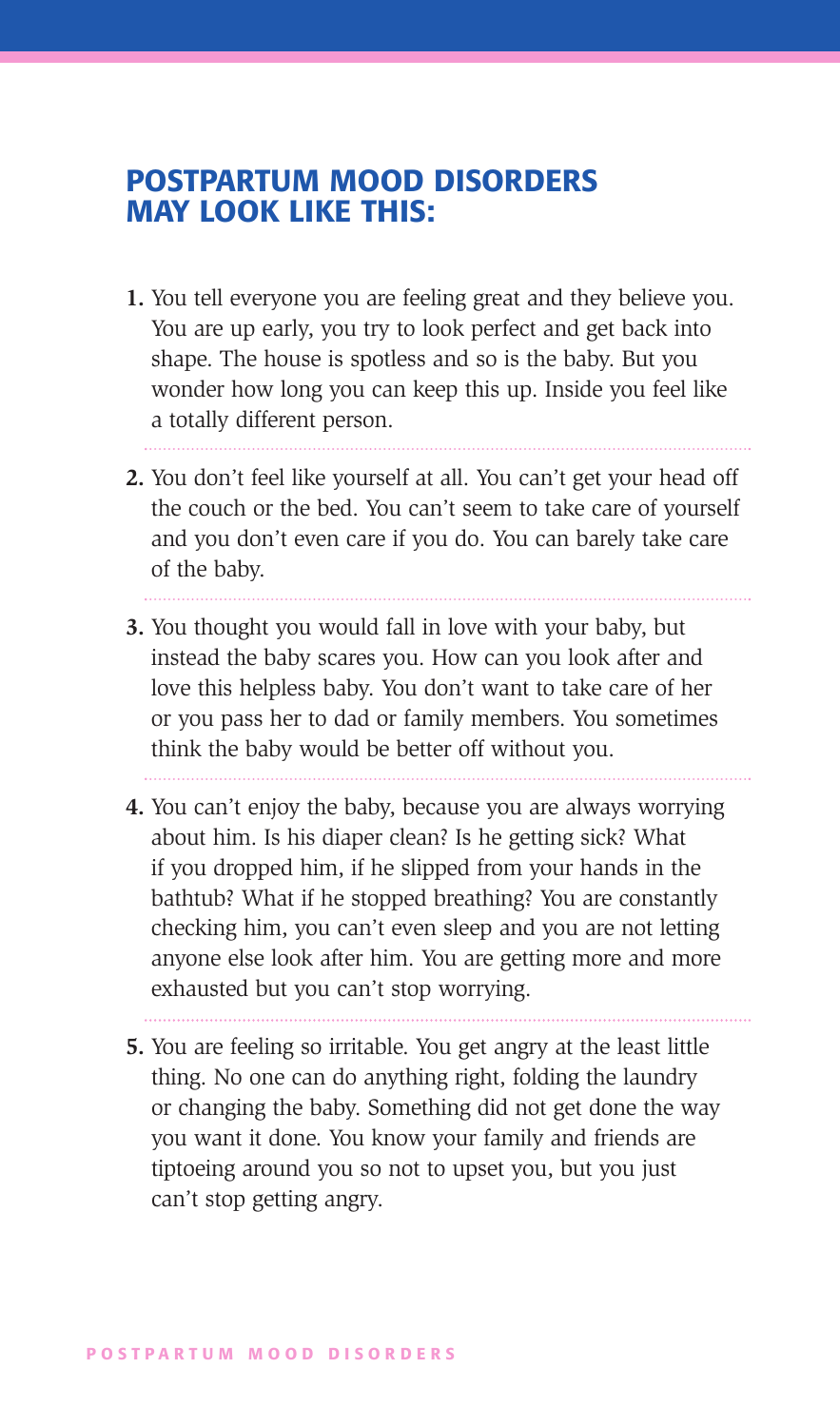### Postpartum Psychosis is RARE.



#### **POSTPARTUM PSYCHOSIS**

Very rarely mothers will have postpartum psychosis. This is a serious illness with risks to mother and baby.

### **YOU MAY:**

- **Have thoughts of harming yourself or the baby**
- $\Box$  Hear or see things that are not there
- **Believe people or things are going to harm you or your baby**
- **Feel confused or out of touch with reality**

If you have any of these feelings or thoughts, **don't wait. Get help right away.** 

| Call your<br>doctor now | OR | Go to your local<br>hospital's emergency<br>department | <b>OR</b> | Call a crisis<br>intervention<br>line |
|-------------------------|----|--------------------------------------------------------|-----------|---------------------------------------|
|                         |    |                                                        |           |                                       |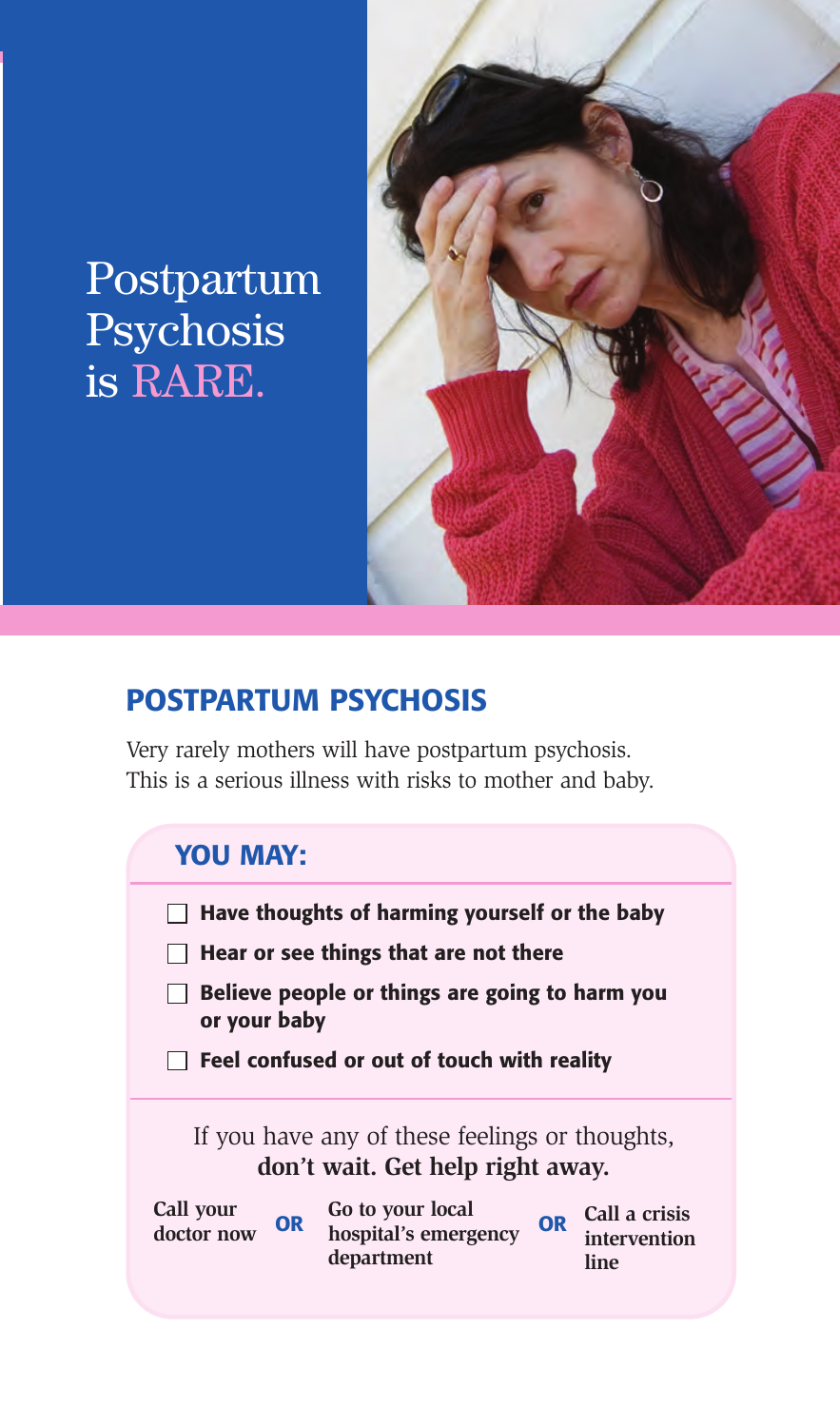



#### **WHAT CAN YOU DO?**

- **Do not blame yourself.** You are not alone in feeling the way you do. Do not feel ashamed or guilty for your thoughts and feelings. They do not make you a bad mother.
- **Ask for help.** Talk to your partner, family, friends and health care provider. Do not be ashamed of your feelings. Delaying help may delay recovery.
- **Take care of yourself.** Try to rest, eat healthy foods and get some fresh air and exercise.
- **Take time for yourself.** Accept offers for help with household chores and baby care so you can have a break.
- **Get counseling.** Attend one-to-one counseling sessions or join a support group with other parents; it is helpful to talk through your feelings in a safe and supportive environment.
- **Consider medication.** Your health care provider may recommend medication that is safe to use while breastfeeding and is not addictive.

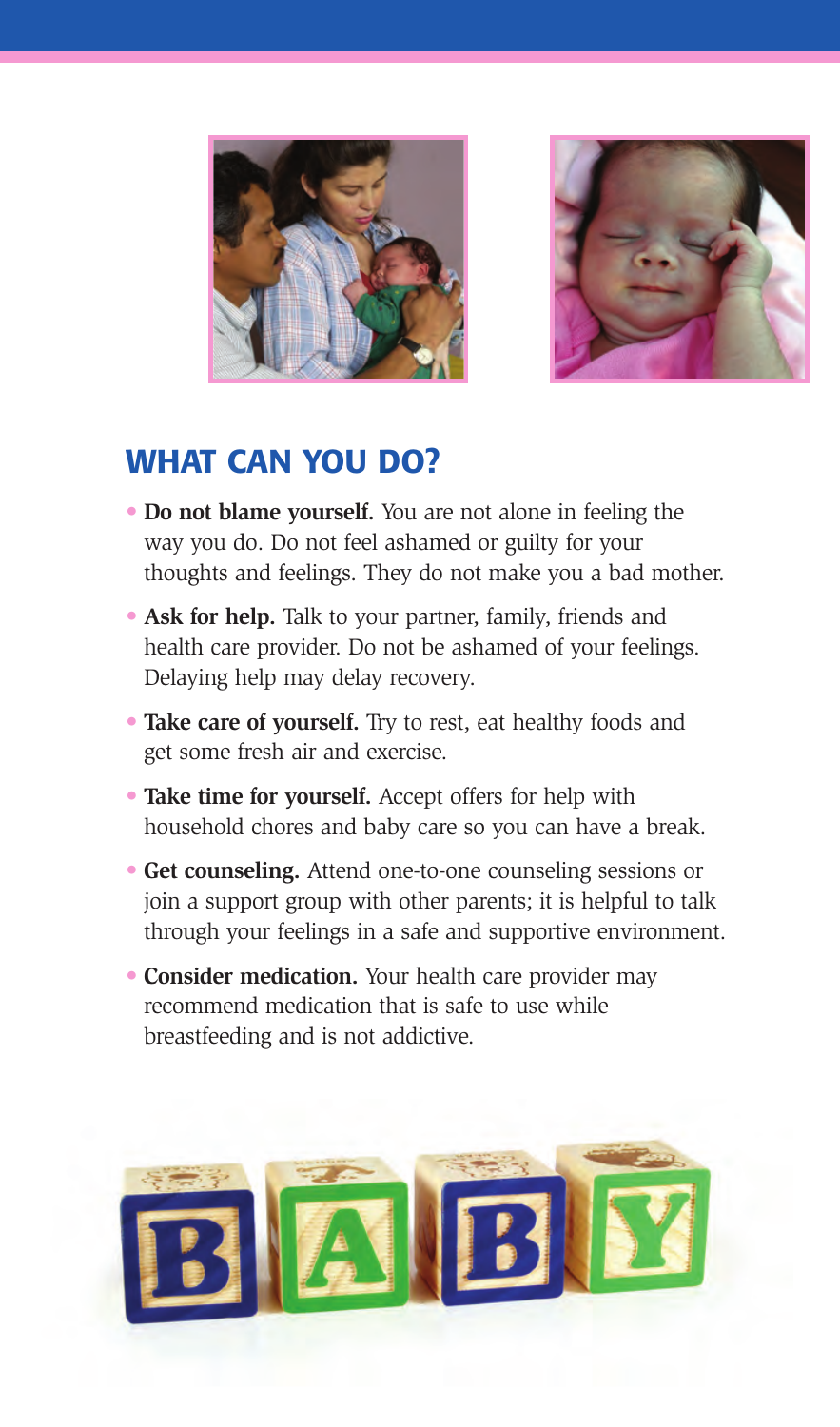

There is help for you and your family.

#### **WHAT CAN A PARTNER, FAMILY AND FRIENDS DO?**

- **Listen and support her feelings.** Encourage her to talk about her feelings. Don't tell her to "Snap out of it," or "You should be happy to have a beautiful, healthy baby." This will only make her feel worse.
- **Encourage her to seek professional help.** Assist her in finding a compassionate health care professional. Offer to go with her to appointments for added support.
- **Develop your relationship with the baby.** This can provide the mother with a much needed break.
- Ask her how you can help. Providing meals, doing household chores, looking after other children or listening to her will be helpful.
- **Educate yourself about postpartum mood disorders.** Be patient. It takes time to recover.
- **Take some time for yourself.** Ensure you have some time to do what you enjoy doing. You need a break too.
- **Find someone to talk to.** A postpartum mood disorder is hard on everyone. Family, friends, your health care provider or a 24-hour crisis line can provide you with needed assistance.
- **Don't take mom's PPMD personally (it is not her fault or yours).** Avoid misunderstanding and frustration by communicating with your partner.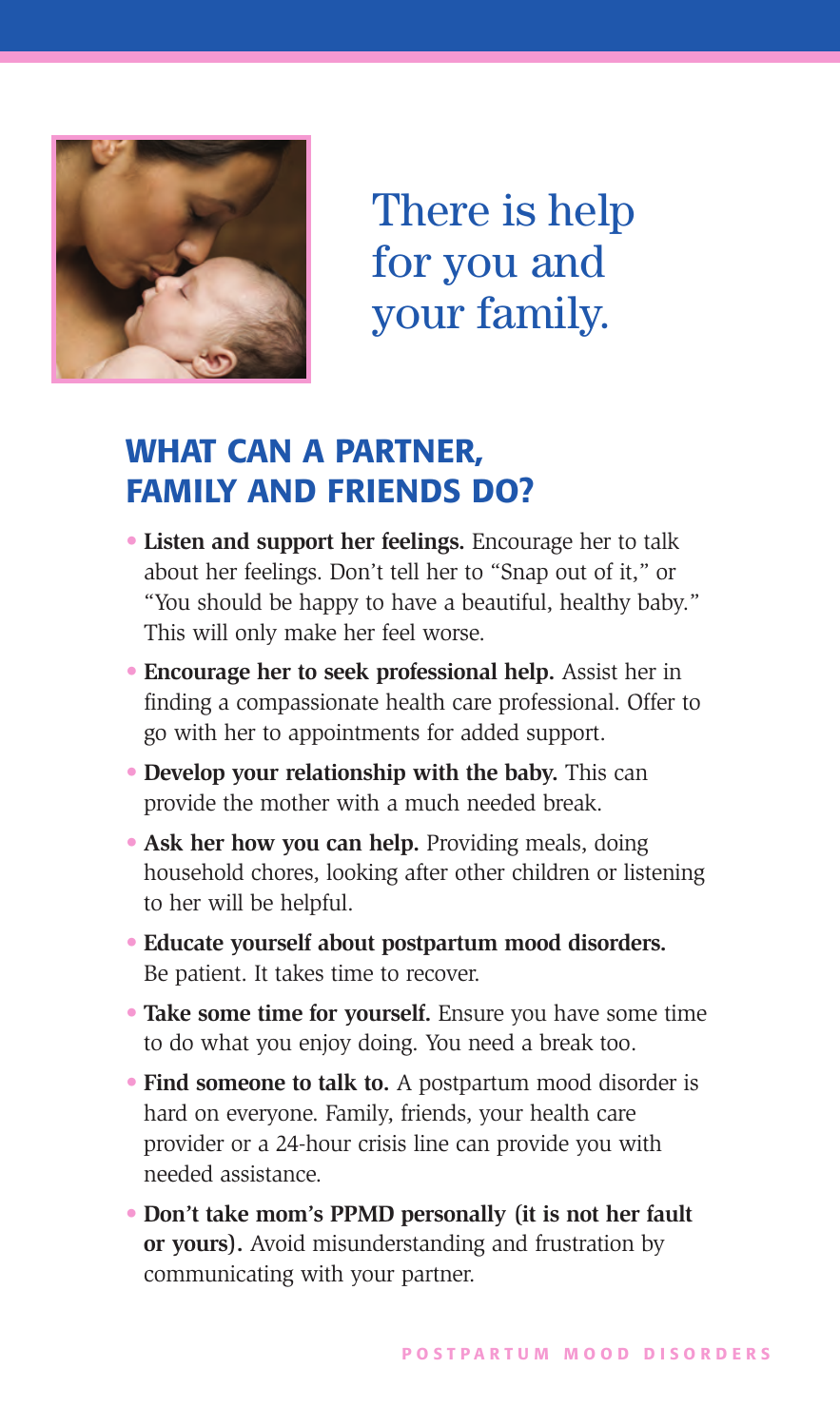### **Remember... this is not your fault. There is help for you and your family.**

Life with a new baby is stressful for fathers/partners and other family members as well, especially if the mother becomes depressed. They need to look after themselves and should ask for help as soon as they feel depressed or anxious, too.

#### **VISIT THE FOLLOWING WEB SITES:**

- The Best Start Resource Centre's Postpartum Mood Disorder Campaign: www.lifewithnewbaby.ca
- Mood Disorders Association of Ontario: www.mooddisorders.ca
- Ontario Mental Health Helpline: www.mentalhealthhelpline.ca
- Pacific Postpartum Support Society: www.postpartum.org
- Postpartum Support International: www.postpartum.net

Life with a new baby is not always what you expect.

You may be 1 in 5 mothers with a postpartum mood disorder.

Remember: there is help and you will recover.